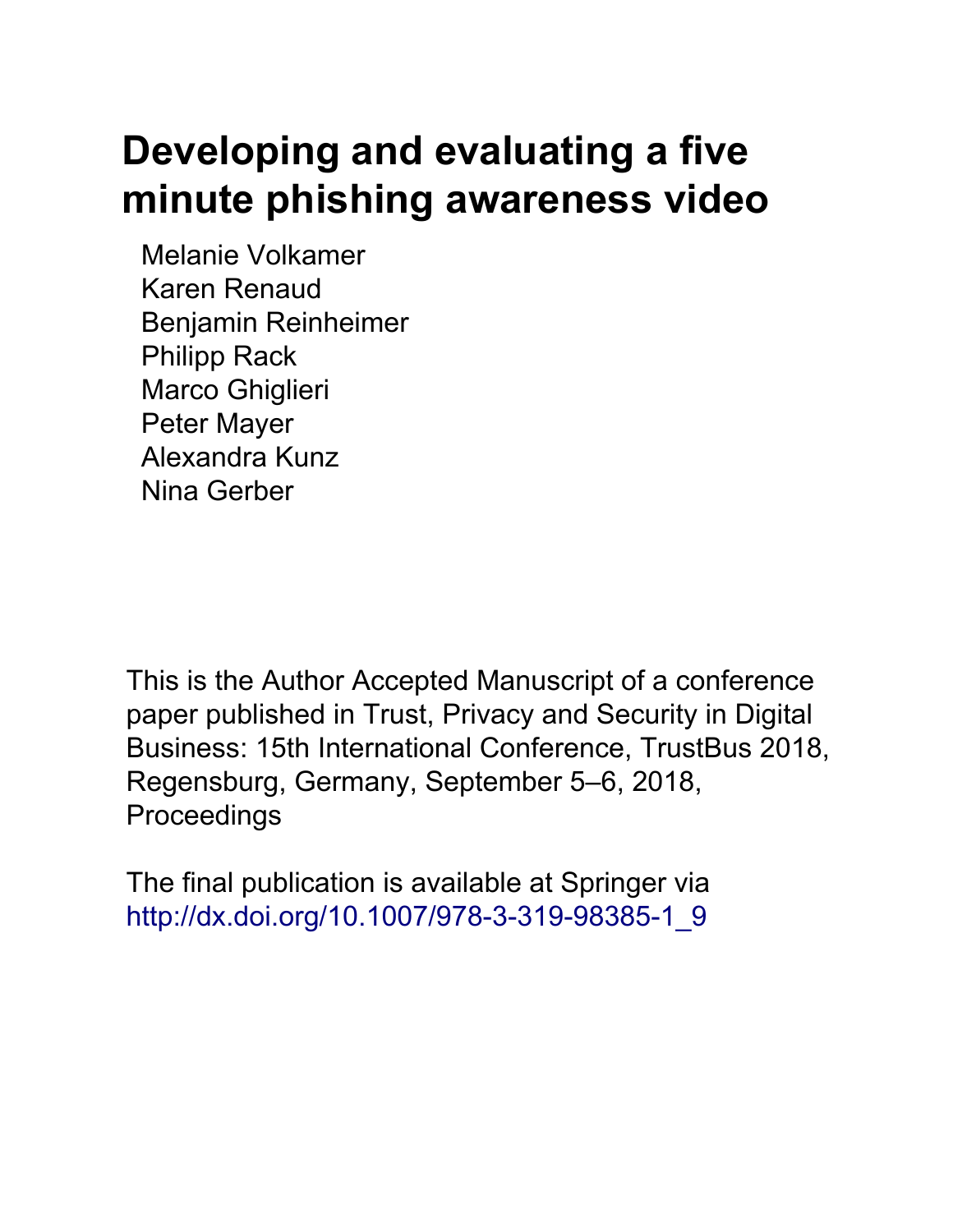# Developing and Evaluating a Five Minute Phishing Awareness Video

Melanie Volkamer<sup>1</sup>, Karen Renaud<sup>2</sup>, Benjamin Reinheimer<sup>1</sup>, Philipp Rack<sup>1</sup>, Marco Ghiglieri<sup>1</sup>, Peter Mayer<sup>1</sup>, Alexandra Kunz<sup>1</sup>, and Nina Gerber<sup>1</sup>

 $1$  Karlsruhe Institute of Technology and Technische Universität Darmstadt (firstname.surname@kit.edu)

<sup>2</sup> Abertay University and University of South Africa ( $k$ . renaud@abertay.ac.uk)

Abstract. Confidence tricksters have always defrauded the unwary. The computer era has merely extended their range and made it possible for them to target anyone in the world who has an email address. Nowadays, they send phishing messages that are specially crafted to deceive. Improving user awareness has the potential to reduce their effectiveness. We have previously developed and empirically-validated phishing awareness programmes. Our programmes are specifically designed to neutralize common phish-related misconceptions and teach people how to detect phishes. Many companies and individuals are already using our programmes, but a persistent niggle has been the amount of time required to complete the awareness programme. This paper reports on how we responded by developing and evaluating a condensed phishing awareness video that delivered phishing awareness more efficiently. Having watched our video, participants in our evaluation were able to detect phishing messages significantly more reliably right after watching the video (compared to before watching the video). This ability was also demonstrated after a retention period of eight weeks after first watching the video.

Keywords: Phishing awareness, user study, retention study

# 1 Introduction

More than twenty years after its emergence, phishing still succeeds [1, 37, 43]. Phishing attacks are increasingly sophisticated. It used to be easy to spot phishing messages due to poor language use and incorrect spelling; nowadays phishers are far smarter, sending plausible-looking messages calculated to deceive. They have also migrated from exclusively using email to plying their trade on a range of messaging platforms including messages in social media and messaging apps. A very popular trick is to entice the target to follow a link that will install malware or visit a *doppelgänger* website. The latter will persuade victims to divulge sensitive information, such as their access credentials. Automated detection is a powerful defence, but far from 100% effective [3, 15]. To narrow the gap left by technical measures, we need to make recipients of online messages aware of how to detect phishing attempts.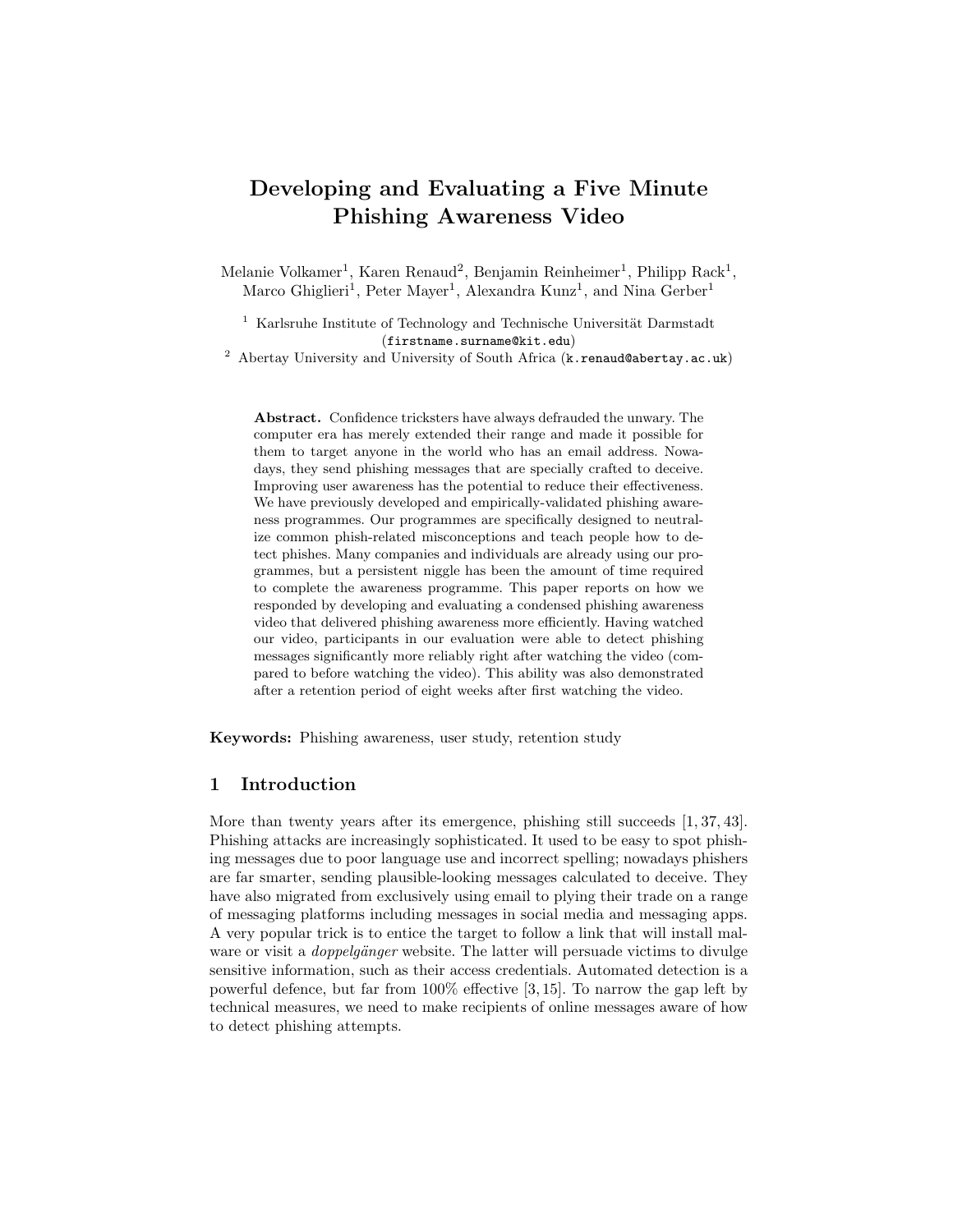Our research group has a long history of developing phishing awareness programmes (including apps, flyers, reading material, presentations for seminars) and have carried out several user studies verifying their effectiveness [5–7,26,28,33,39–41]. Our initial programmes required learners to spend between 20 to 45 minutes completing the awareness programmes. Evaluations showed that all programmes significantly increased phishing detection rates. However, companies are concerned about the amount of time employees have to commit to these programmes. In response, we developed a video, which made it possible for us to shorten the time people needed to commit, because we could benefit from the visualisation functionality videos offer. The video now lasts only 5 minutes. The video was developed iteratively, incorporating feedback from people with various backgrounds (such as lay users, video producers, psychologists and security experts). The final video was evaluated by 89 participants who detected phishing messages significantly more often after watching the video. Many were able to demonstrate a retained ability to do this eight weeks later. The video was improved even further based on the feedback provided during the evaluation and the result of the evaluation, i.e. for those attack types participants performed worst, the explanations in the video were improved. Thus, our contribution is twofold: (1) the developed video based on previous research on phishing awareness programmes, and (2) its evaluation both straight after watching the video and during a retention study eight weeks after watching the video. We published the video<sup>3</sup> under the Creative Commons licence CC BY-SA 4.0 to remove all barriers to its use.

## 2 Development Process

#### 2.1 Identification of the Relevant Content

The content to be covered is the following. The video should make the watcher aware of commonly-used phisher strategies. For example, trustworthy-looking messages, with familiar design and language employing psychological tricks to entice victims to click on an embedded link. They should also be aware of the possible consequences of clicking on a link. For example, malware could be downloaded onto their device. The web page they visit could look authentic, but actually be owned by a phisher. If credentials are divulged on this faux site, they could be used to facilitate identity theft. The video also deliberately addresses common phish-related misconceptions identified in the literature [11, 12, 17, 18, 20]. These include the following: (1) Phishers only send emails. In fact, they also use other mediums such as short text and social networking messages; (2) Phishing always harvests online banking credentials. In fact, phishers can actually fake any arbitrary web site: credentials are what they want; (3) The displayed name of the sender can be trusted to reflect the actual sender. In fact, details are faked very easily. The displayed sender name cannot be relied upon to signal

<sup>3</sup> German Phishing Video: https://www.youtube.com/watch?v=XeslAkZIuwY&t=9s English Phishing Video: https://www.youtube.com/watch?v=F4y2wzYpIKw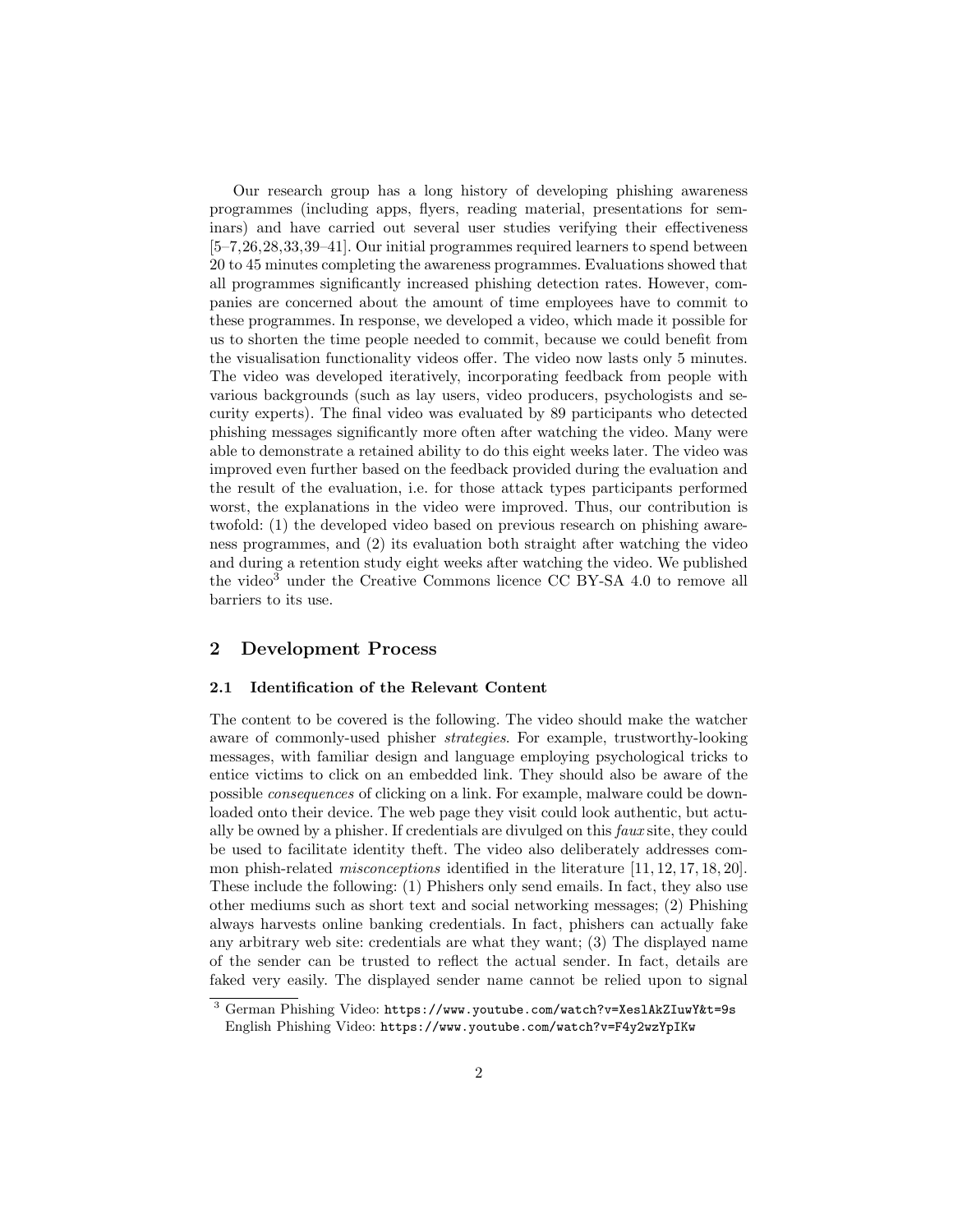authenticity; (4) Only wealthy people are targeted by phishers. On the contrary, anyone can be targeted, independently of how well known they are, how wealthy or their status in an organisation. (5) Technical security mechanisms are able to catch and block all phish messages. Actually, sophisticated phishers design their messages in such a way that the technical measures do not catch them; (6) The 'S' in HTTPS is an infallible signal of integrity. In reality, many phishers use website certificates to ally fears  $4$ ; and (7) Trustworthy phrases in a website URL are a signal of trustworthiness. In fact, these are merely tricks used by the unscrupulous to trap the unwary. Thus, the video should help people to distinguish between phishing and genuine messages. Similar to our more time-consuming awareness programmes, we focus the learner's attention on the difference between the URL's actual destination and the destination it seems to be. Only by examining the link can people reliably distinguish between phish and genuine messages. The following instructions, explanations, and hints were included in the video:

Instruction-1: Locate the Actual Destination of a Displayed Link: The first step in phish detection is to know how to identify the actual destination the link will send people to. It might be in a tooltip, a status bars or in a special dialogue. They also need to be aware of the nuances behind links. Sometimes the actual destination is concealed behind a button or image or text like 'click here'. The actual destination is often hidden unless the person knows how to look for it. In rare cases the actual URL is displayed in the clear. The displayed tooltip might be faked too, in order to lull people into a false sense of security.

Instruction-2: Identify the So-Called Who-Area of the URL: After people have identified the actual destination URL, they should know how to identify the domain, what we refer to as the who-area. In the video, we told people that this is the last two terms that are separated by a dot before the first stand-alone "/" of a URL  $^5$ .

We also tell them that phishers deceive people by embedding the genuine company name somewhere in the URL rather than the who-area. They could place it either before or after the who-area. They should not rely on the signal conveyed by the use of HTTPS. Examples of phishing URLs are provided:

```
https://www.gmail.com.mail-nows.com/login
```
https://mail-nows.com/https://www.gmail.com/login.

# Instruction 3: Check Authenticity of the Who-Area:

Having located the who-area, the final step is to verify its authenticity, basically by checking it character by character. They are made aware of the fact that phishers often (1) use trustworthy terms (e.g. 'secure-shop.com') in the whoarea; (2) stealthily replace characters. For example, they might replace a 'd' with 'cI' or introduce typos such as 'mircosoft'.

<sup>4</sup> To avoid confusion we used https in all our phishing examples

<sup>&</sup>lt;sup>5</sup> The study was carried out in Germany which meant we focused on domains with two terms e.g. amazon.de and we did not consider other conventions followed by countries like the U.K. with three terms, e.g. amazon.co.uk.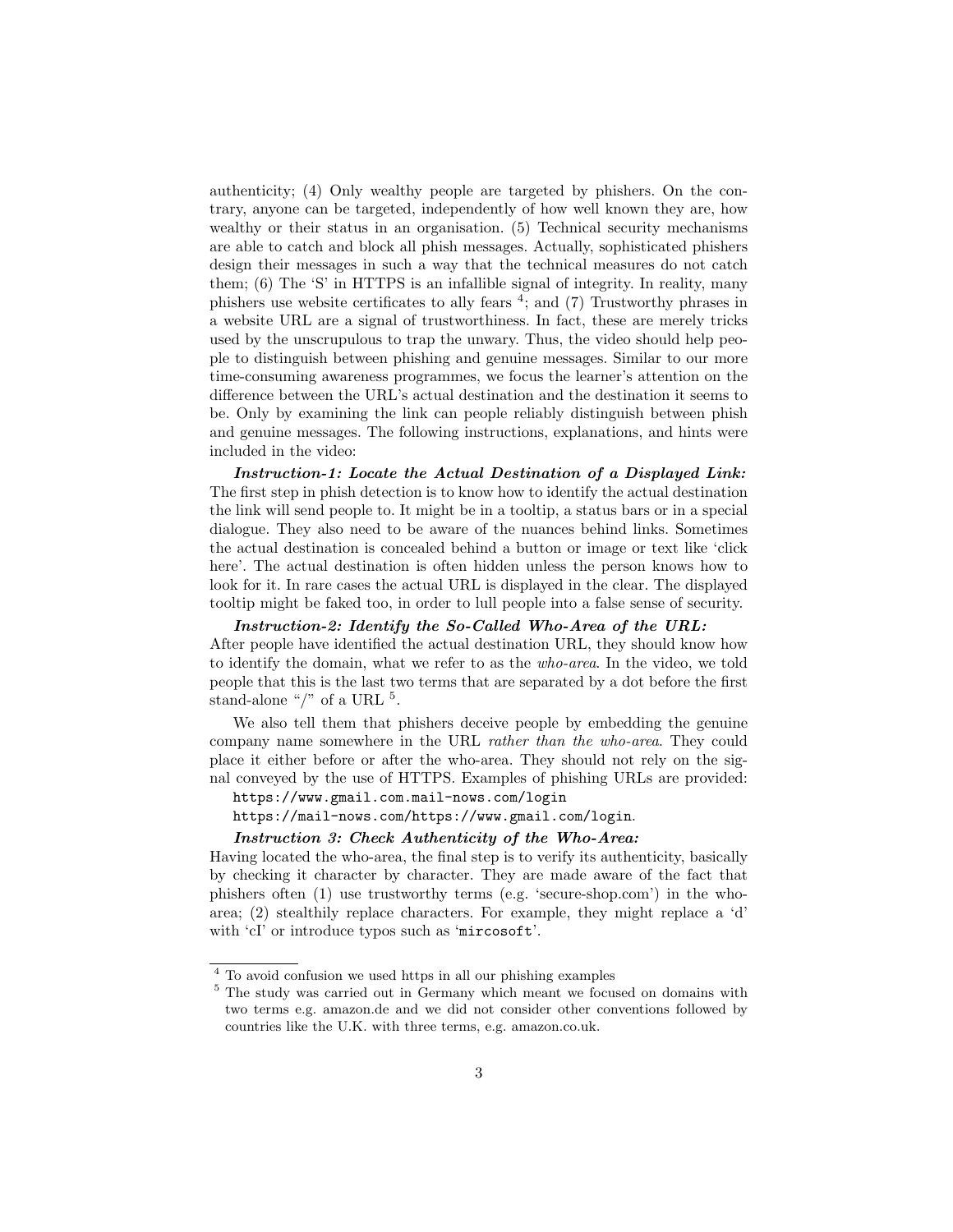#### 2.2 Video Development

We developed a story and a text for the voice-over based on the content being communicated by the messages, together with someone professionally developing awareness videos. We used simple language and non-technical terms (e.g. use of the phrase "who-area" for domain). We labelled screenshots to direct their attention to the location of important information (e.g. the status bar). We asked people of different ages with varying backgrounds and levels of expertise with IT and security to provide feedback to help us to improve and refine the video. The professional video producer developed the video using our text and underlying story. The video was improved, based on feedback from a number of people who were representative of the anticipated participants.

# 3 Evaluation – Methodology

The evaluation focused on the video's effectiveness in order to reveal significant improvements, in terms of phish detection ability. The following hypotheses were formulated:

H1: Participants, having watched the video, correctly judge the legitimacy of messages more often i.e. identify more phishing messages, and identify legitimate messages more reliably.

H2: Eight weeks after watching the video, participants correctly judge the legitimacy of messages more often i.e. identify more phishing messages, and identify legitimate messages more reliably.

#### 3.1 Study Design

We conducted an online between-subjects study in two sessions. Hypothesis 1 is evaluated with the data from the first session and hypothesis 2 is evaluated with the data from both sessions. The tasks in the first evaluation session were:

- 1. Judge screenshots of messages. Decide whether each is a phish or legitimate.
- 2. Watch the video.
- 3. Judge screenshots of messages. When participants were asked to judge messages, the question was: "Is this a fraudulent message?'. Possible answers were: 'Yes, it is a fraudulent message'. 'No, it is not a fraudulent message'.
- 4. Provide video feedback (free text answers).
- 5. Provide demographic information.
- 6. Grant permission for us to contact them to engage with a retention study. If they consented, we requested their email address and provided them with a random code to ensure an anonymous link between sessions.

During the second session (approximately eight weeks later), consenting participants were invited to participate in the retention study, which required them again to judge screenshots of phish and legitimate messages (i.e. purely step 3 from the first session). We used the SosciSurvey online platform. The study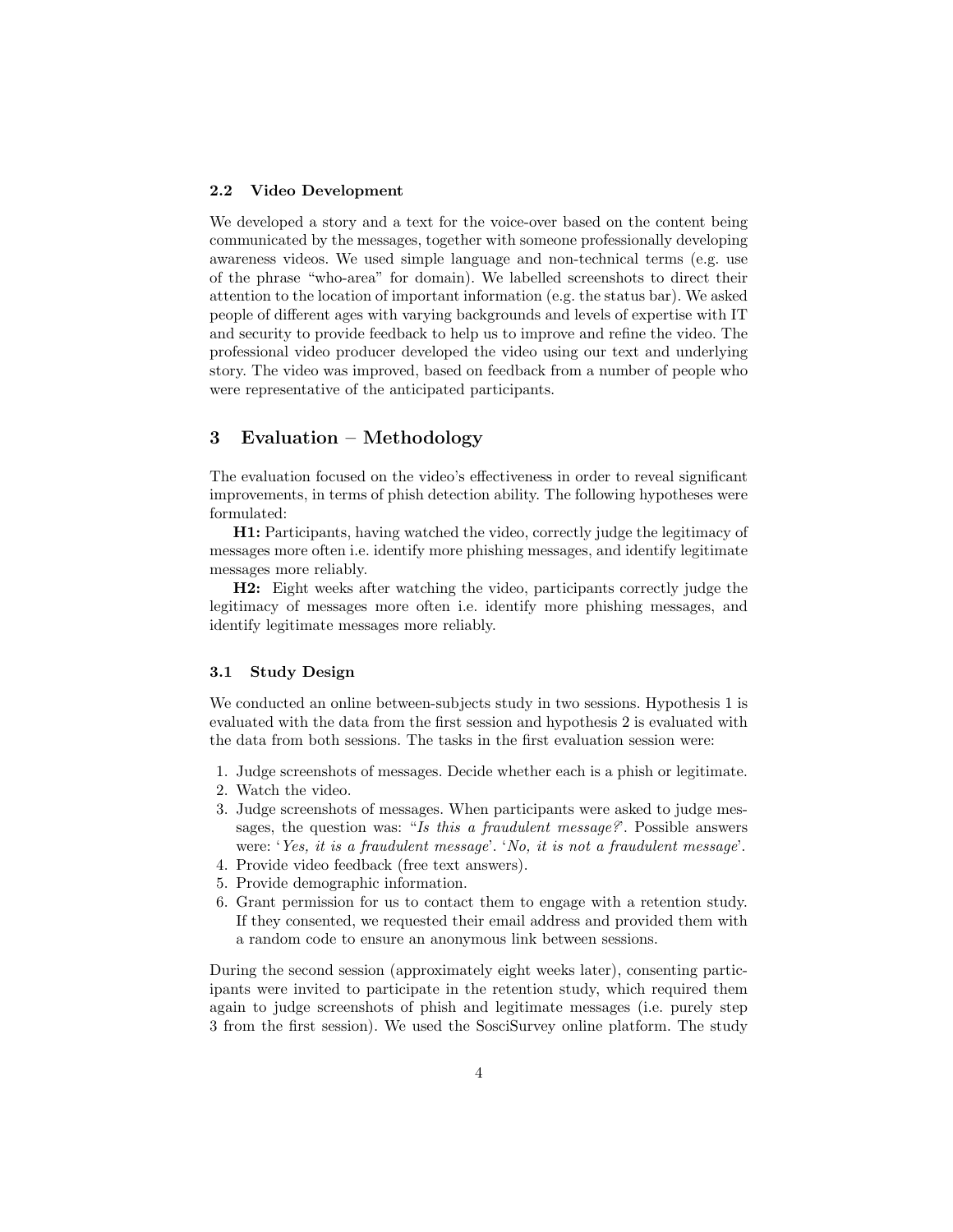was pre-tested and the feedback from the pre-test addressed and refinements effected. The changes were mainly related to the content of the messages participants were asked to judge. We decided to go for a quiz-like evaluation, with security being the participant's primary task. The alternative would have been a study design in which the participant's primary task is related to a cover story. This would theoretically not prime them to expect and detect phish messages. We had a number of reasons for choosing the former design. While one could argue that the second option would have more external validity, it would have been hard to maintain the deception in a lab study. As soon as participants watched the video they would have known what the study was about. We could have attempted a field study i.e. getting people to watch the video then sending phishing alike messages at some unpredictable time in the future and measure how many click on links or open an attachment. It is challenging to measure the participant's ability to identify phish at a distance though. If they do not click, the message might not have been delivered, or they might not click because they do not have an account with the "source". When they click, it might be because they know of the study setting and want to know what happens if they click. We would not be able to determine whether they actually inspected the URL or not, which is what the video trains them to do correctly. In particular, in a field study, we cannot control whether some receive the email on a smartphone with a more challenging setting than on a laptop. Thus, there are many uncontrollable factors that could confound the findings.

Therefore, we decided to go for a study design in which security is participants' primary task. Note that improved awareness is only the first step towards taking action. In other words, if a user is not able to detect a phish when the primary task is security, it is unlikely that he/she will detect the phish when security is a secondary task. Thus, it is worth using a study design in which security is participants' primary task. In essence, this gives us an upper boundary for video effectiveness: the best we can hope to achieve.

#### 3.2 Material

Messages were designed in such a way that a judgement could only be made based on the actual URL. We had to acknowledge that participants could consider a message as phish because they did not know the sender or did not have an account with the web service provider. Therefore, we asked participants to imagine the following scenario. They were Max Müller, who has an account with all web services used in the study, and who has a colleague named Jonas Schmidt. Furthermore, they were told that it was important for them to decide whether a message was legitimate or not because the fraudulent messages would harm them and ignored genuine messages could lead to negative consequences (we wanted to avoid their simply classifying all messages as phishes, just to be safe). This scenario was displayed when screenshots of messages had to be judged.

We used 16 messages in each task (pre, post, retention). All messages contained plausible content. They were displayed during the evaluation in a randomized order. Some more information about the messages: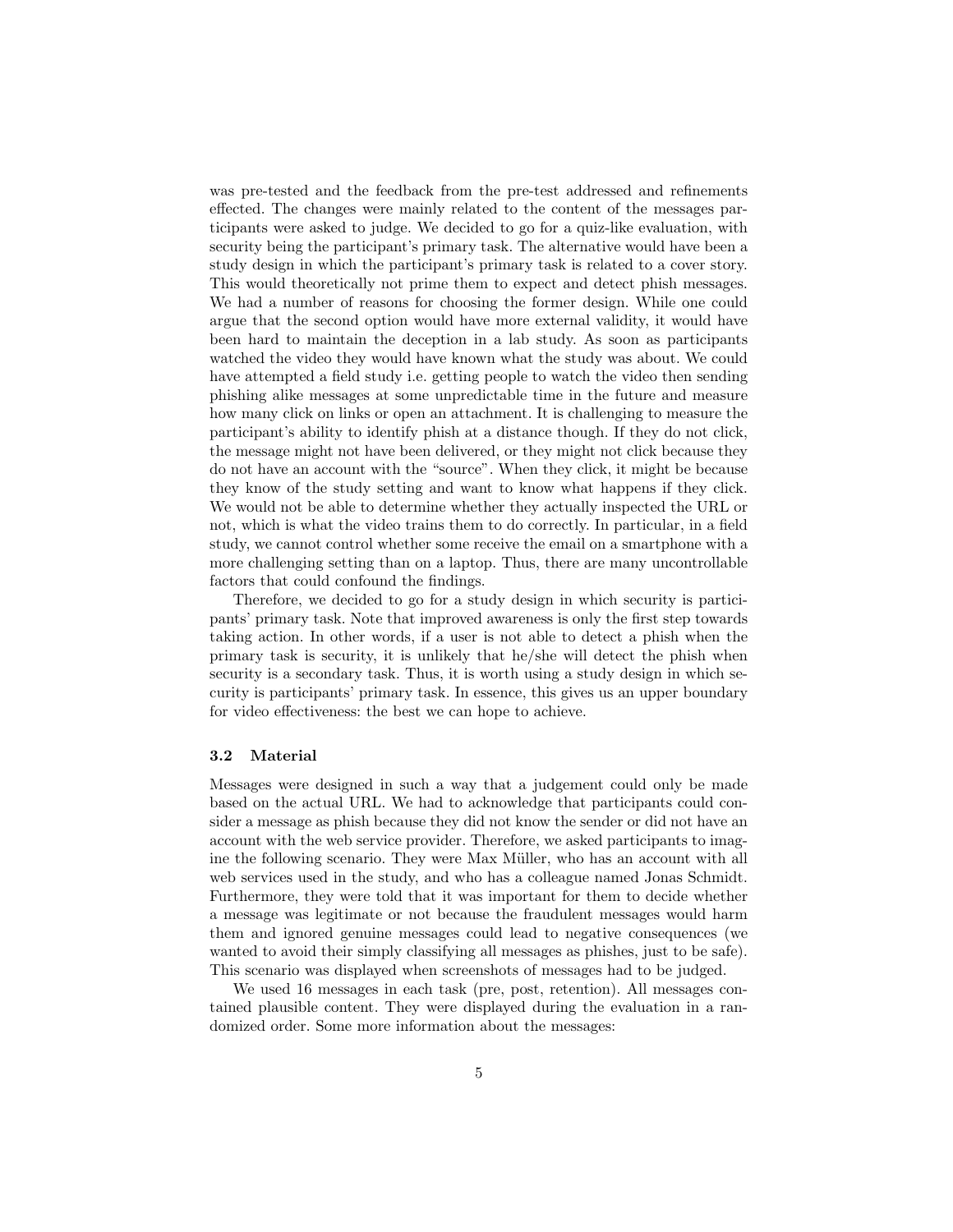Table 1. Overview of presented phishing messages (SB=Status Bar; TT=Tooltip)

| Web address                                 |           | Type Inst. Sender of message       |
|---------------------------------------------|-----------|------------------------------------|
| https://162.179.34.56/login                 | TТ        | $1+2$ Service (DHL)                |
| https://www.secure-documents-online.com/ SB |           | $1+2$ Person (Colleague)           |
| https://control-center.1uncl1.de/           | TT.       | $1+3$ Service $(1 \text{ und } 1)$ |
| https://www.volksbanknig.de/                | <b>TT</b> | $1+3$ Service (Volksbank)          |
| https://www.google.com.best-photos.com/     | -SB       | $1+2$ Service (Google)             |
| https://www.zehrukol.com/ebay.com/          | <b>TT</b> | $1+2$ Person (Colleague)           |
| https://www.bahncard.bahm.de/               | SВ        | $1+3$ Service (DB)                 |
| https://www.cognstar.de/                    | SВ        | $1+3$ Service (Congstar)           |

– One half contained suspicious links, the other half legitimate links.<sup>6</sup>

- We derived messages from messages received from web services and private contacts. Messages from web service providers were in the original design with original text (only the URL was replaced for the "phishing" messages).
- For all screenshots, the mouse was positioned so that the actual URL was displayed, depending on the software in place either in the tooltip (with Outlook) or in the status bar (with Thunderbird or a web browser). The usage of both types was equally distributed both for phishing messages as well as for legitimate messages. It was technically not possible to only show the URL when participants actually position the mouse on the link on SoSciSurvey.
- We designed phishing messages where **instruction-1** was enough to judge as well as those where instruction-2 or instruction-3 was needed (see Table 1)

#### 3.3 Recruiting and Ethics

An attempt was made to recruit participants from a wide range of ages. Recruitment also took place via online platforms, social networks, flyers and personal invitations. Participants were not compensated for participating but we encouraged participation by telling them they learn how to avoid falling victim.

The requirements for research involving the human being, defined by the ethics committee of our university<sup>7</sup>, were satisfied. This includes the fact that all data was collected independently of the identity of the participants. The email addresses they provided to permit us to contact them for the retention study were stored in a different database in a different order (as compared to their answers in the two sessions). The entries from the first session were linked to the one from the retention by asking participants to provide a random looking but well-defined code — well defined because they were told how to generate it based of names and birthdays from particular relatives. Furthermore, no third party

 $\overline{6}$  Due to the fact that we used a quiz-like evaluation, we could present half-half although, in a realistic setting, half of people's messages would not usually be phish.

 $^7$  https://www.intern.tu-darmstadt.de/gremien/ethikkommisson/zustndigkeit/ zustndigkeit.en.jsp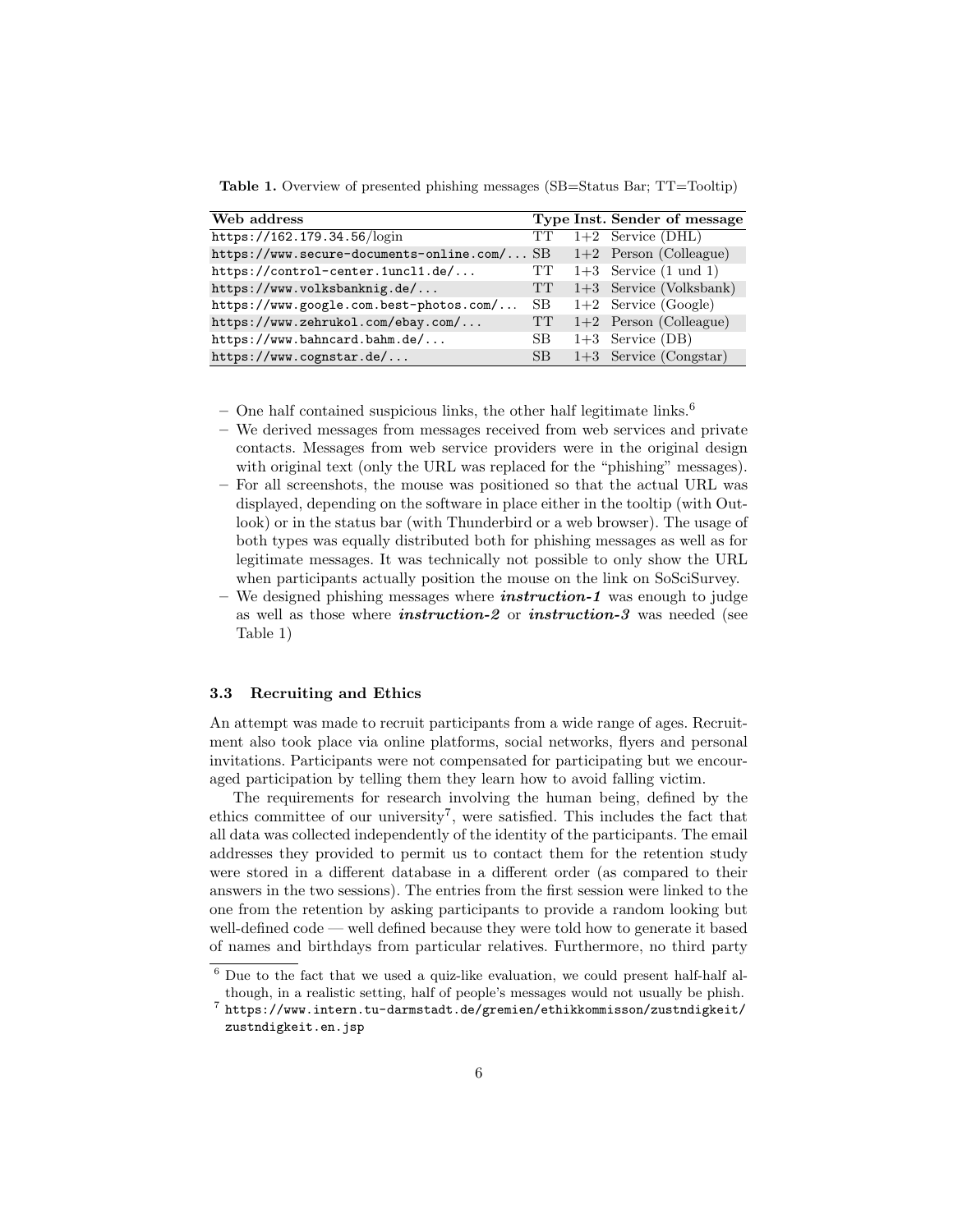(besides SosciSurvey) has a copy of the data and no third party was involved in the evaluation of the data.

# 4 Evaluation – Results

There are two groups of people in our sample: Those participating only in the first session (89: 39F/50M  $\bar{x}=36.1$  years) and those who participated in both sessions (22:  $12F/10M \bar{x}=38.09$  years). There were no statistically significant differences between the groups; neither for age nor for gender. The distribution of the degree of education is as follows: from the 89 participants in the first session 50 have a university or university of applied science degree and 21 have an A-level qualification. The corresponding numbers for those 22 who participated in both sessions are: ten and five respectively. For the descriptive statistic see Table 2.

Table 2. Overview of detection rates in  $\%$  and their standard deviation (SD) for all participants (all), those participating only in session 1 (G1) and those participating in both sessions (G2)

|                      | Pre                 | Post             | Retention        |
|----------------------|---------------------|------------------|------------------|
| Phish G1             | 65.5 (SD 28.6)      | $83.8$ (SD 20.5) |                  |
| Phish G <sub>2</sub> | 42.6 (SD $29.3$ )   | 86.9 (SD 18.3)   | $81.3$ (SD 16.3) |
| Phish all            | 59.8 (SD 30.3)      | 84.55 (SD 20.0)  | 81.3 (SD 16.3)   |
| Legitimate G1        | 75.8 (SD 21.2)      | 87.7 (SD 17.3)   |                  |
| Legitimate G2        | $75.0$ (SD $21.1$ ) | 88.1 (SD 17.9)   | 83.0 (SD 20.3)   |
| Legitimate all       | $75.6$ (SD $21.1$ ) | 87.8 (SD 17.3)   | 83.0 (SD 20.3)   |

The performance change in detecting phishing and legitimate messages was measured in terms of correctly detected phish and legitimate messages. The difference in performance before and after watching the video H1 was analysed using a Repeated Measures ANOVA for both groups separately: (1) those participating only in session one and (2) those participating in both sessions. Furthermore we analysed the retention performance changes H2 using the Repeated Measures ANOVA considering only the answers from those participating in both sessions. The Mauchly Test indicates that there is a violation of Sphericity and therefore a Greenhouse-Geisser correction was needed for the comparison of preand post-performance. There was no violation of Sphericity to compare pre- and retention-performance.

#### 4.1 Phishing Detection

**Pre-Post for All Participants:** We first report the Repeated Measures ANOVA with Greenhouse-Geisser correction for violated sphericity for the detection of phishing messages by all participants: The within-subject factor in time (pre and post performance) is significant with  $p < .001$  and a  $\eta^2 = .526$ , i.e.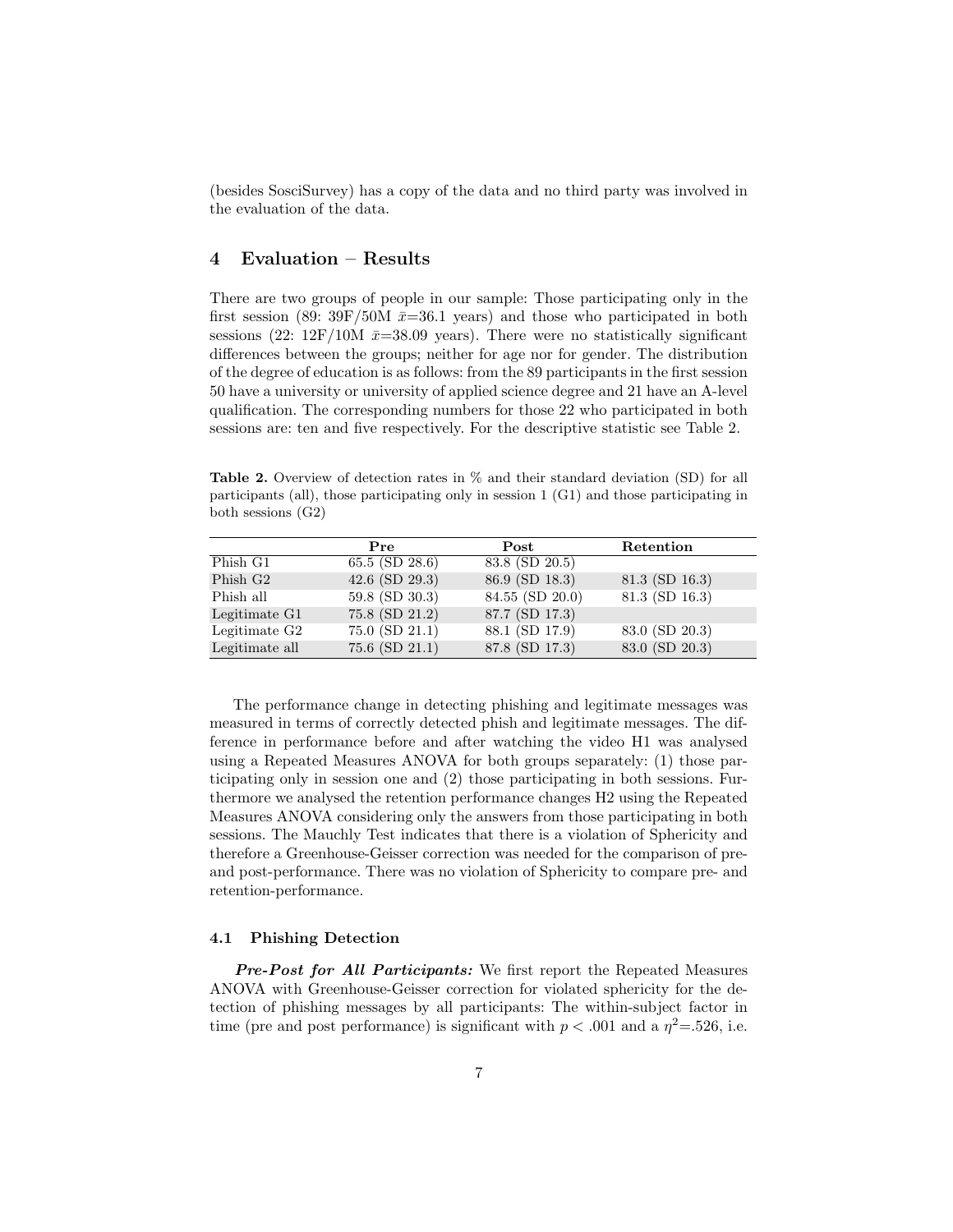the performance in detecting phishing messages changes significantly. In combination with the descriptive data (see Table 2), detection of phishing messages increases significantly after watching the video. Thus, H1 can be accepted.

Participants during Retention: A Repeated Measures ANOVA for fraudulent detection reveals a significant effect for the time (pre-, post- and retentionperformance) with  $p < .001$  and a  $\eta^2 = .636$ . A post-hoc test with Bonferroni correction shows that there is a significant difference between pre- and post- with  $p < .001$  and there is a significant difference for pre- and retention-performance with  $p < .001$ . Thus, H<sub>1</sub> and H<sub>2</sub> can be accepted for the group of participants taking part in both sessions.

#### 4.2 Identifying Legitimate Messages

**Pre-Post for All Participants:** We first report the Repeated Measures ANOVA for identification rates. The within-subjects factor in time (pre- and post-performance) is significant with  $p < .001$  and a  $\eta^2 = .219$ , i.e. the performance in detecting legitimate messages changes significantly. In combination with the descriptive data (see Table 2), the identification of legitimate messages improves significantly after watching the video. Thus, H1 can be accepted.

Participants during Retention: A Repeated Measures ANOVA reveals a significant effect for the time (pre-, post- and retention-performance) with  $p = .019$  and a  $\eta^2 = .173$ . A post-hoc test with Bonferroni correction shows that there is a significant difference between pre- and post-performance with  $p < .001$ . Thus, H1 can be accepted.

#### 4.3 Individual Messages

We also looked at the individual messages and their performance in order to improve the video. The corresponding mean values are depicted in Tables 3 and 4 respectively (note the number for pre and post are for all 89 participants).

| Web address                             | Pre  | Post | Ret. |
|-----------------------------------------|------|------|------|
| 162.179.34.56/login                     | 55.1 | 93.3 | 81.8 |
| control-center.1uncl1.de/               | 63.6 | 93.3 | 90.9 |
| www.google.com.best-photos.com/         | 55.1 | 84.3 | 81.8 |
| www.zehrukol.com/ebay.com/              | 65.2 | 73.0 | 54.5 |
| www.secure-documents-online.com/ $47.2$ |      | 68.5 | 77.3 |
| www.bahncard.bahn.de/                   | 66.3 | 91.0 | 90.9 |
| www.cognstar.de/                        | 53.9 | 80.9 | 86.4 |
| www.volksbanknig.de/                    | 73.0 | 92.1 | 86.4 |

**Table 3.** Detection rate, in  $\%$ , for individual phishing URLs

Two particular phishing messages stand out where participants performed more poorly, as compared to the other phishing messages: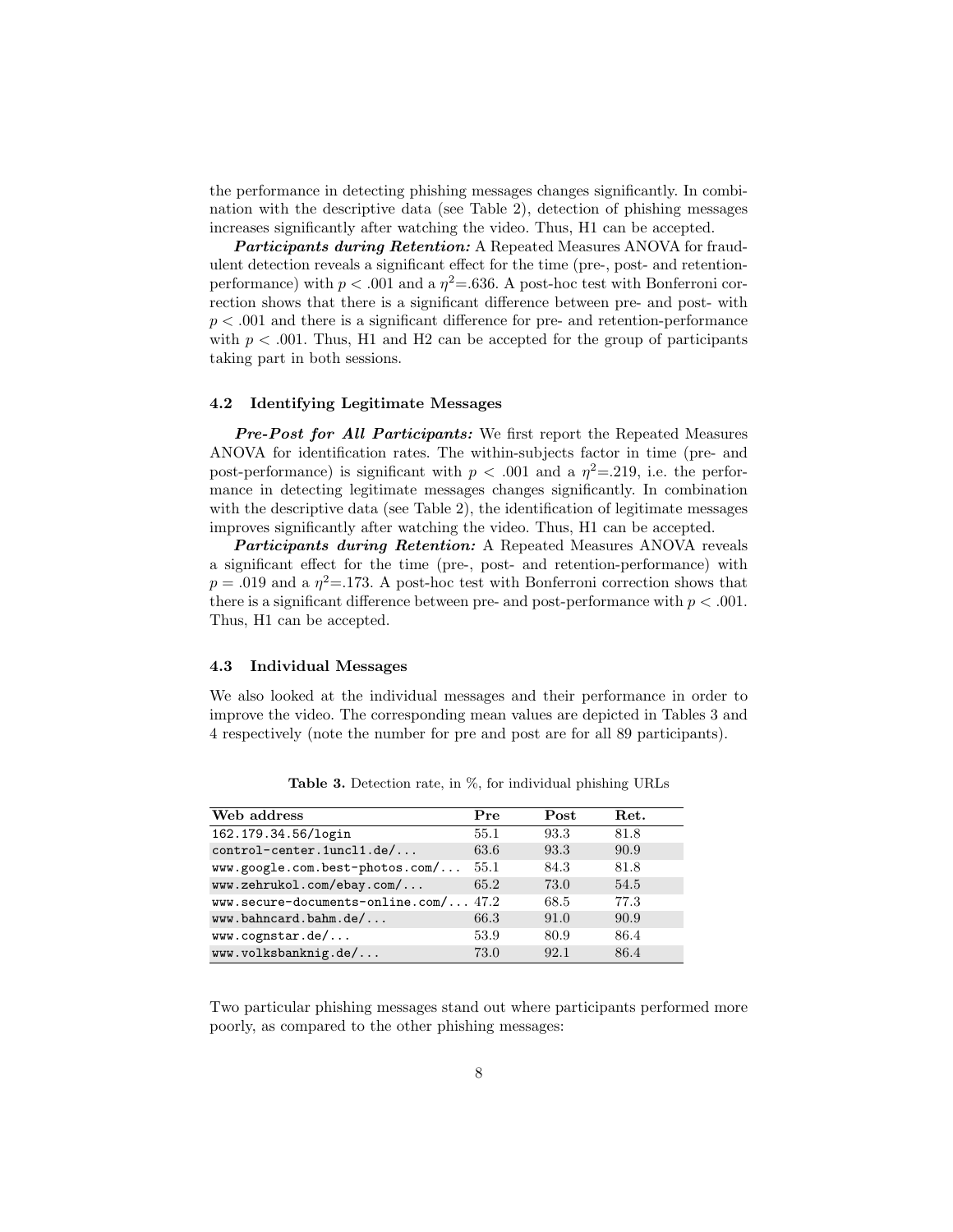- Message using the legitimate URL (...docs.google.com/...) as HTML link in the text but "https://www.secure-documents-online.com" as the actual URL in the status bar. The message was identified correctly by 68.5% (lowest result) of participants after watching the video and 77.3% (second lowest result) in the retention session.
- Message using the actual URL "https://www.zehrukol.com/ebay.com/ software?id=12123213124" in the text and in the tooltip: 73.0% (second lowest result) identified this message correctly after watching the video and 54.5% (lowest result) during the retention session.

| Web address                      | Pre  | Post | Ret.  |
|----------------------------------|------|------|-------|
| marketresearch.apple.com/ $61.8$ |      | 84.3 | 81.8  |
| photos.google.com/               | 82.0 | 88.8 | 95.5  |
| our university (anonymised)      | 94.4 | 97.8 | 100.0 |
| www.drophox.com/                 | 80.9 | 88.8 | 81.8  |
| www.gutefrage.net/               | 83.1 | 97.8 | 81.8  |
| $buchung.$ lufthansa.com/        | 88.8 | 86.5 | 77.3  |
| www.vodafone.de/                 | 51.7 | 71.9 | 59.1  |
| $\text{account.wire.com}/\ldots$ | 62.5 | 86.5 | 86.4  |

Table 4. Detection rate in % for individual legitimate URLs

Two legitimate messages stand out (the first one was particularly troublesome):

- "https://www.vodafone.de/(...)":  $71.9\%$  identified this correctly in the first session, with only 59.1% during the second session.
- "https://buchung.lufthansa.com/servlet/cc?soDBYCTTDV
- YTEz0.26wa7uDU.261f7uuF.3df4D.2e.26EaEXEPNRTOOL\_LINKEhttp:DVMD. ..": The identification rate after watching the video was 86.5% with 77.3% correct identification during session 2.

#### 4.4 Open Feedback

Positive comments mentioned the simplicity of the video, the clarity of the content and the general comprehensibility. In particular, they liked the fact that the video was not overloaded with information. Regarding the overall design, participants liked the idea of using this type of animated video for general knowledge transfer. Feedback for improving the video was: 'More examples of the different phishing tricks' and 'Summary at the end of the video'.

# 5 Discussion

The five-minute video significantly improved phish and legitimate message detection. In other words, after watching the video, participants were able to detect phishing URLs without becoming overly cautious.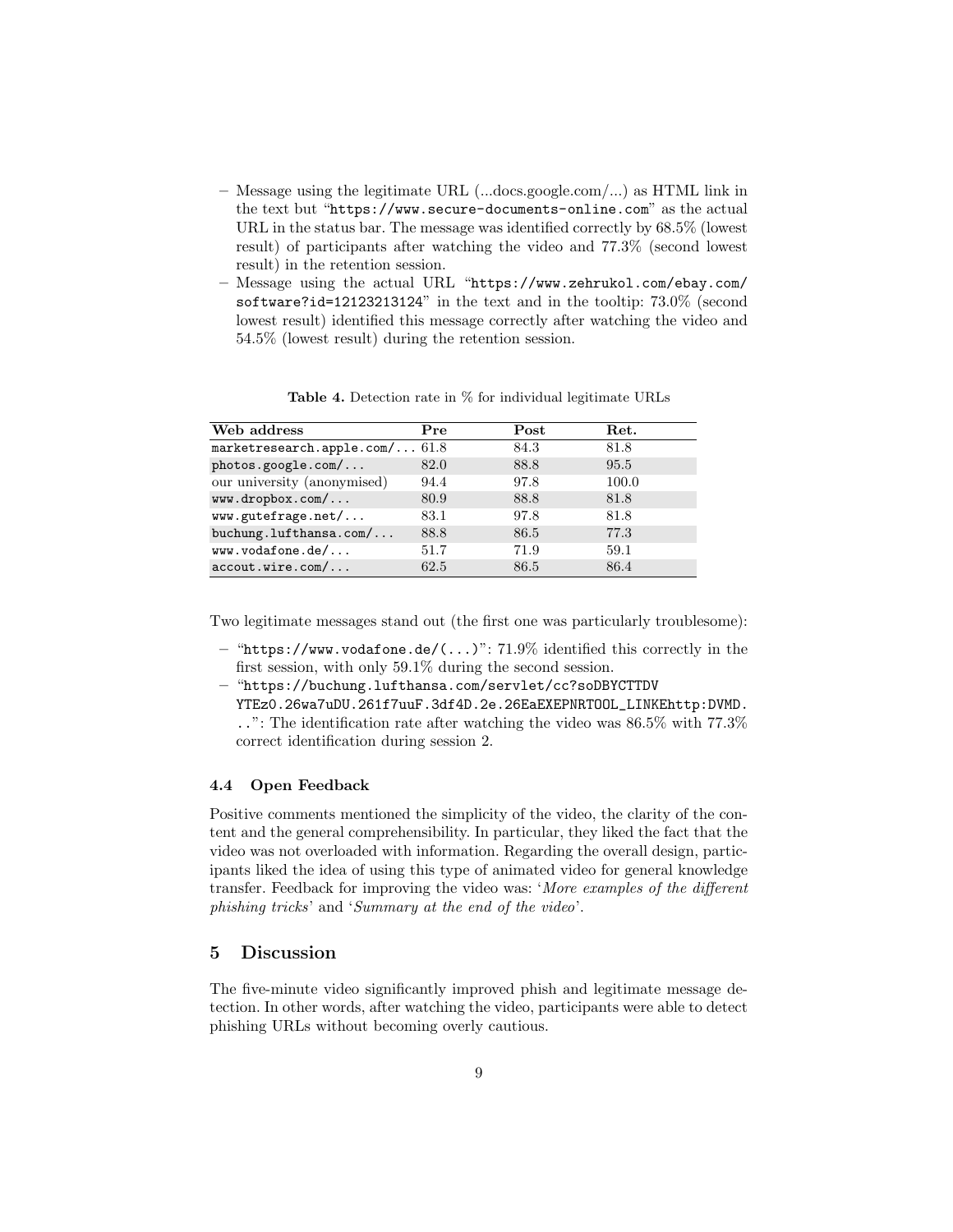The retention part of our study is of special interest since in real life people do not receive phishing messages on a daily basis due to improvements in technical measures that filter out these messages. It is unlikely that people will use their newly-acquired knowledge very often, so they are likely to forget instructions and hints from the video. Our participants improved significantly in terms of detecting phishing messages, whereas detection rates for legitimate messages stabilised. We suggest possible explanations for this observation:

- "www.vodafone.de/ $(\ldots)$ ": The mean detection rate, after watching the video, was 71.9% with 59.1% at retention. The message contained a telephone number and, instead of starting with 'Dear Martin ...', it started with 'Dear +1 121 34329'<sup>8</sup> . A paragraph in the email stated that Vodafone would always address their customers by their name. The issue, in this case, is that Vodafone does send emails to the phone number if the customer has not provided their name. We acknowledge that we did not spot this problem ourselves during the video refinement.
- $"https://buchung.lufthansa.com/s(...)/cc?soDBYCT(...)": The mean$ detection rate, after watching the video, was 86.5% with 77.3% at retention. The problem here might be the length of the URL. The path contains HTTP twice, includes a number of dots and the term 'redirect'. This probably elicited suspicion. Again, the email was not altered from the original sent out by the company, besides changing the name of the customer.

The two phishing messages that evaded detection to the greatest extent were related to hints provided in **instruction-2**. In the first case, participants did not detect the mismatch between the HTML-text-based URL displayed in the message and the actual destination URL displayed in the status bar. In the second case, participants are likely to have considered the path to be relevant in making their judgement. An improved video will have to explain these cases more clearly. The video did a great job with respect to *instruction-3*. While these cases always performed worst in previous evaluations, they performed better after the video.

Most of the feedback regarding improving the video was related to extending it. This is interesting because we tried to keep it as short as possible while retaining efficacy. Two aspects might be worth considering in terms of improving the video: (1) make the fact that only the URL matters even more salient. (2) provide a summary at the end of the video to consolidate and reinforce concepts.

Note that, unlike studies reported by [29], we did not observe any age differences. This might be because security was their primary task. However, if the study had been carried out in the wild, our findings might well have coincided with those reported by [29].

Finally, it was interesting to observe that those participants who had many issues with detecting phishing messages in the pre-quiz were most likely to participate in the retention study. One possible explanation is that they really enjoyed

<sup>8</sup> The number we used in the message was randomly chosen, but realistic.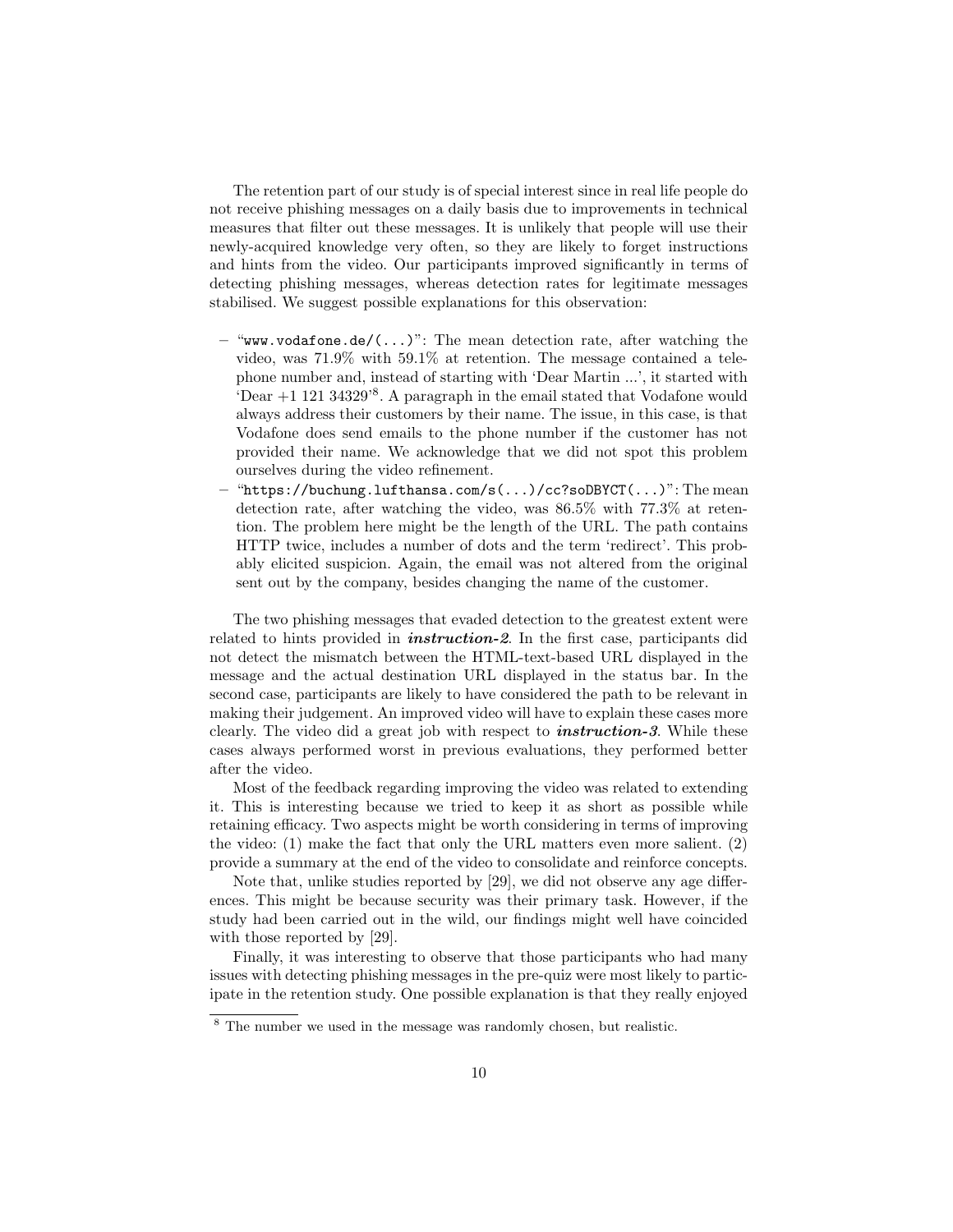the video and were thankful for their improved awareness. One additional interpretation is that the video, in particular, addressed those who had very little pre-existing awareness of phishing.

#### 5.1 Limitations

Almost half of the original 89 participants gave us their email addresses to contact them for the retention study. Half of these responded to our retention study request. We ended up with a sample of only 22 participants to participate in the retention session. This means that we cannot realistically generalise the results to the whole population. The participant sample, as a whole, is not representative, as most of our participants had an A-level certificate or university degree. Furthermore, due to the fact that we told participants, during recruiting, that they would learn how to protect themselves against online fraud if they took part, we probably attracted participants who were already interested in this topic. Thus, as future work, we should run the study with a different demographic.

Furthermore, participant performance should definitely be considered a "bestcase" scenario, because security was their primary task. Their actual detection rates are likely to be poorer in the real world. However, an increased awareness of phishing detection is a necessary first step to resilience. Before watching the video, people were not able to detect phishes despite it being their primary task. This is why awareness programs are important.

We used the same messages in all sessions. It may be argued that one explanation for post-video improvement was that they already knew what to look for. This might be a valid observation, but the chances seem small because legitimate message detection rates actually decreased. Furthermore, it is unlikely that after eight weeks they would still remember all the messages they had seen before, including the correct judgement. It is also worth mentioning that participants were not given feedback about which messages they had judged correctly, and which not.

Due to technical limitations of SosciSurvey, participants did not need to hover over the link deliberately in order to display the actual destination URL. It was automatically provided on the screenshot. It could be argued that we don't know whether people would hover over links because our study did not require this essential first step. On the other hand, being aware of the need to hover must be helpful.

#### 5.2 Video Improvements

Based on the results, we identified a number of issues with the video, which we addressed in order to maximize performance. The new video lasts only 5:09 minutes and spends more time on examples. Previously, the who-areas were highlighted in green and only sub-domains highlighted in red. Now this highlighting is extended to the path. Moreover, the video now explicitly tells people when a URL is a phishing URL. We now conclude the video with a summary of the lessons learned, including tips and hints.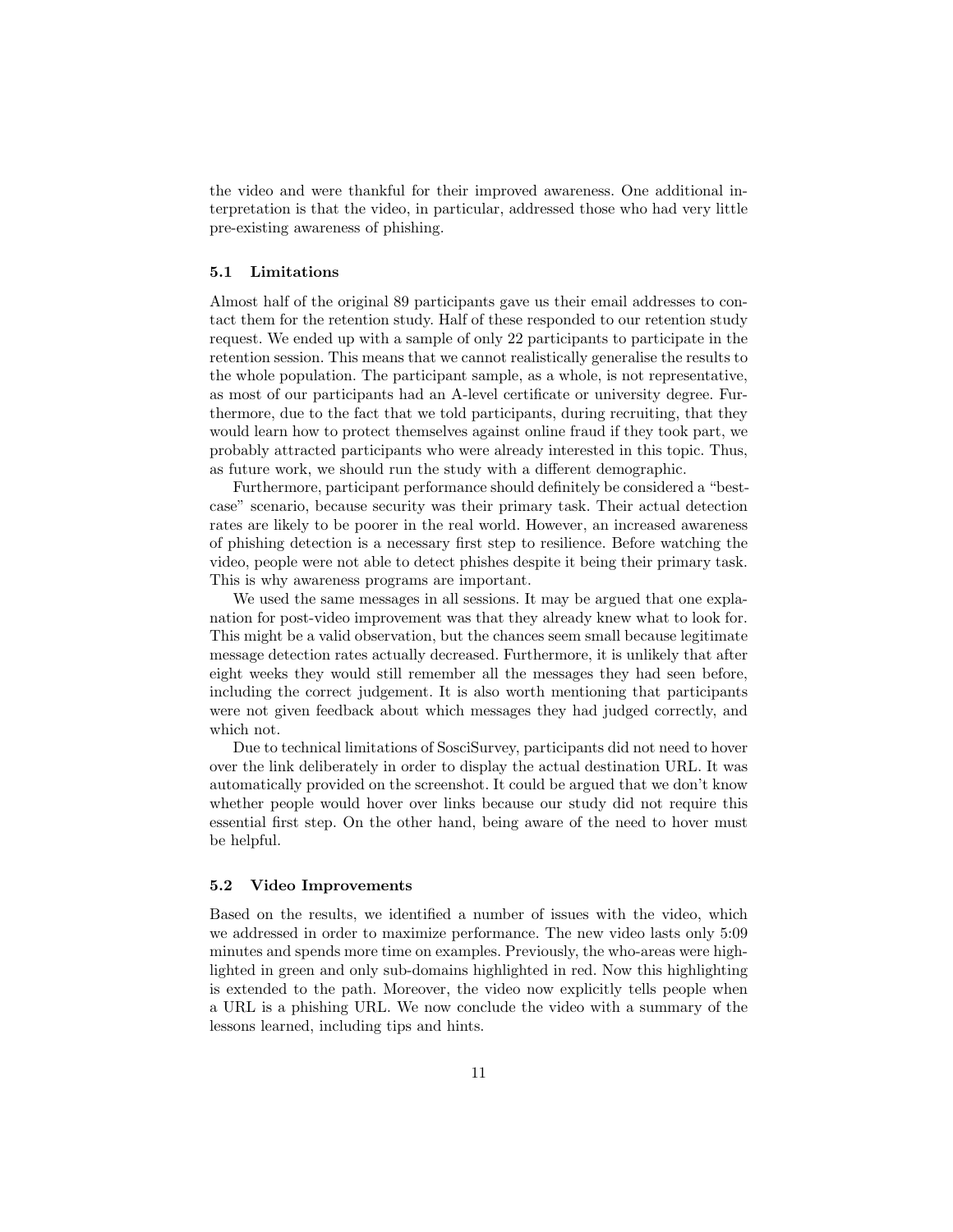## 6 Related Work

A number of user studies were conducted to gain insights into the mental models of message recipients, or to evaluate the effectiveness of anti-phishing measures. For example, a game-based anti-phishing educational approach in was used by [30], [2, 4, 13, 14, 16, 32, 34–36, 42, 44]. The effectiveness of some of these games has been evaluated in user studies [4, 14, 16, 30, 32, 34, 35, 44] with [16] and [32] comparing the effectiveness of a game-based approach with text-based awareness.

Of these, only the proposal in [32] is further evaluated in a retention study a week later [25]. Usually the participants in user studies are adults, but some researchers have started studying phishing education for children [27].

Another approach to anti-phishing education, utilises the so-called teachable moments: participants were sent a simulated phishing email with a suspiciouslooking link. If they clicked on it, they were directed to a landing page containing phishing-related information. Such an approach, in particular, has been used by Caputo *et al.* [8]. The authors also conducted a retention study of antiphishing training in a corporate setting after a period of 90 days. The results of the study, however, did not indicate any significant improvement. A similar approach has been used in further research [19, 23, 24], both of which conducted retention studies after one week, that did show significant improvements in terms of reducing participants' susceptibility to phishing emails. A further study [22] built upon the evaluation in [23, 24] and tested the participants' retention via multiple simulated phishing emails sent over the course of 28 days, with the results showing no significant loss of retention by the end of study. A similar approach but with spear phishing messages was studied in [9, 38]. The study in [10] further evaluated the effectiveness of an anti-phishing training based on three simulated phishing trials over a two month period, showing significant improvements even after the end of the study.

Other anti-phishing educational approaches include training materials, educational videos and e-learning modules. As such, a study in [45] evaluated an anti-phishing training coupled with motivational videos. Participants in the control group watched cooking videos instead. The study found that the training increased participants' ability to detect phishing emails, but also increased the rate of false positives. The authors did not test the retention effect of the training. A study reported by [31] compared the performance of several anti-phishing educational approaches, including the game-based approach from [32], training materials from [24] and popular anti-phishing materials found on the web. All of these approaches significantly improved participant ability to detect phishing links. Retention was not tested. An anti-phishing e-learning module was developed by [21] but was only evaluated with a small sample of participants, and retention was also not tested.

# 7 Conclusion

Modern technology allows confidence tricksters to target a large number of people using phishing messages, at minimal cost. It is still desirable for people to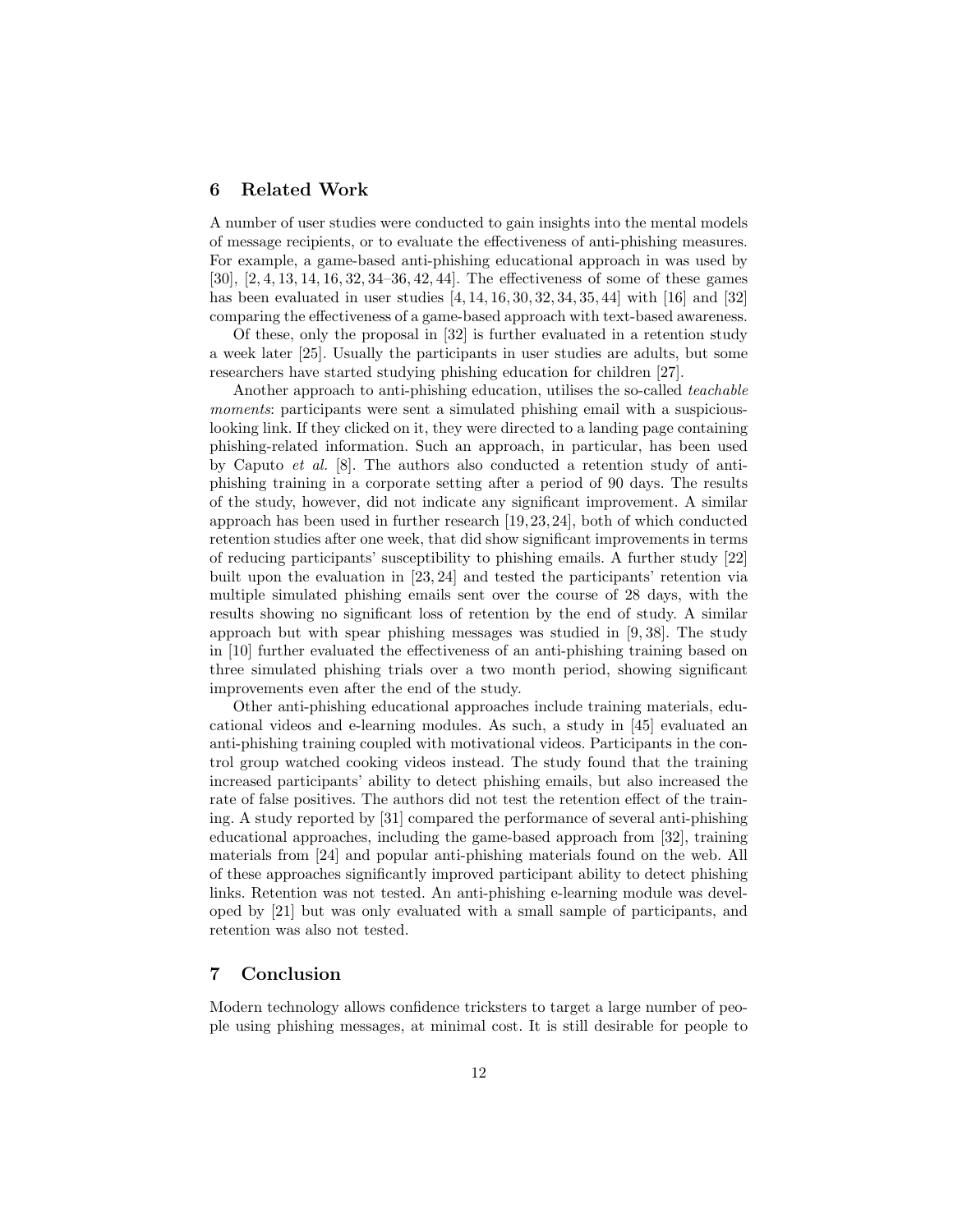know how to detect these messages as technology is far away from detecting 100%. In this paper we report on the development of a video to raise phishing awareness without deterring confirmation of the legitimacy of genuine messages. We used our knowledge and experience from past research to develop a short yet effective phish-awareness video. Our main aim was to cover the most relevant content in a short video to address the companies' needs to raise awareness, but not necessarily to have the luxury of spending between 20 and 45 minutes to do so. The video was evaluated by 89 participants. Furthermore, a retention study, in which 22 of these 89 participants took part, was conducted after eight weeks. The results of the study show that the ability of the participants to distinguish between phishing and legitimate links increased significantly directly after watching the video and that, even after eight weeks, the participants were significantly better at detecting phishing links than before watching the video.

# Acknowledgements

This work was supported by the German Federal Ministry of Education and Research (BMBF) within the Competence Center for Applied Security Technology (KASTEL) and within the Center for Research in Security and Privacy (CRISP). Thanks to Alexander Lehmann for creating the video; for more of his security and privacy related videos see: https://www.youtube.com/user/alexanderlehmann

# References

- 1. Anti-Phishing Working Group: Phishing Activity Trends Report, 4th Quater 2016. https://docs.apwg.org/reports/apwg\_trends\_report\_q4\_2016.pdf (2016), accessed 18 May 2017
- 2. Arachchilage, N.A.G., Cole, M.: Design a mobile game for home computer users to prevent from "phishing attacks". In: i-Society 2011: International Conference on Information Society. pp. 485–489. IEEE, London, UK (2011)
- 3. Asudeh, O., Wright, M.: Poster: Phishing website detection with a multiphase framework to find visual similarity. In: CCS 2016. pp. 1790–1792. ACM (2016)
- 4. Baslyman, M., Chiasson, S.: "Smells Phishy?": An educational game about online phishing scams. In: eCrime 2016: APWG Symposium on Electronic Crime Research. pp. 1–11. IEEE, Toronto, ON, Canada (2016)
- 5. Canova, G., Volkamer, M., Bergmann, C., Borza, R.: Nophish: An anti-phishing education app. In: Security and Trust Management (STM). pp. 188–192. Springer (2014)
- 6. Canova, G., Volkamer, M., Bergmann, C., Borza, R., Reinheimer, B., Stockhardt, S., Tenberg, R.: Learn to spot phishing urls with the android nophish app. In: IFIP World Conference on Information Security Education. pp. 87–100. Springer (2015)
- 7. Canova, G., Volkamer, M., Bergmann, C., Reinheimer, B.: Nophish app evaluation: lab and retention study. USEC. Internet Society (2015)
- 8. Caputo, D.D., Pfleeger, S.L., Freeman, J.D., Johnson, M.E.: Going spear phishing: Exploring embedded training and awareness. IEEE S&P 12(1), 28–38 (2014)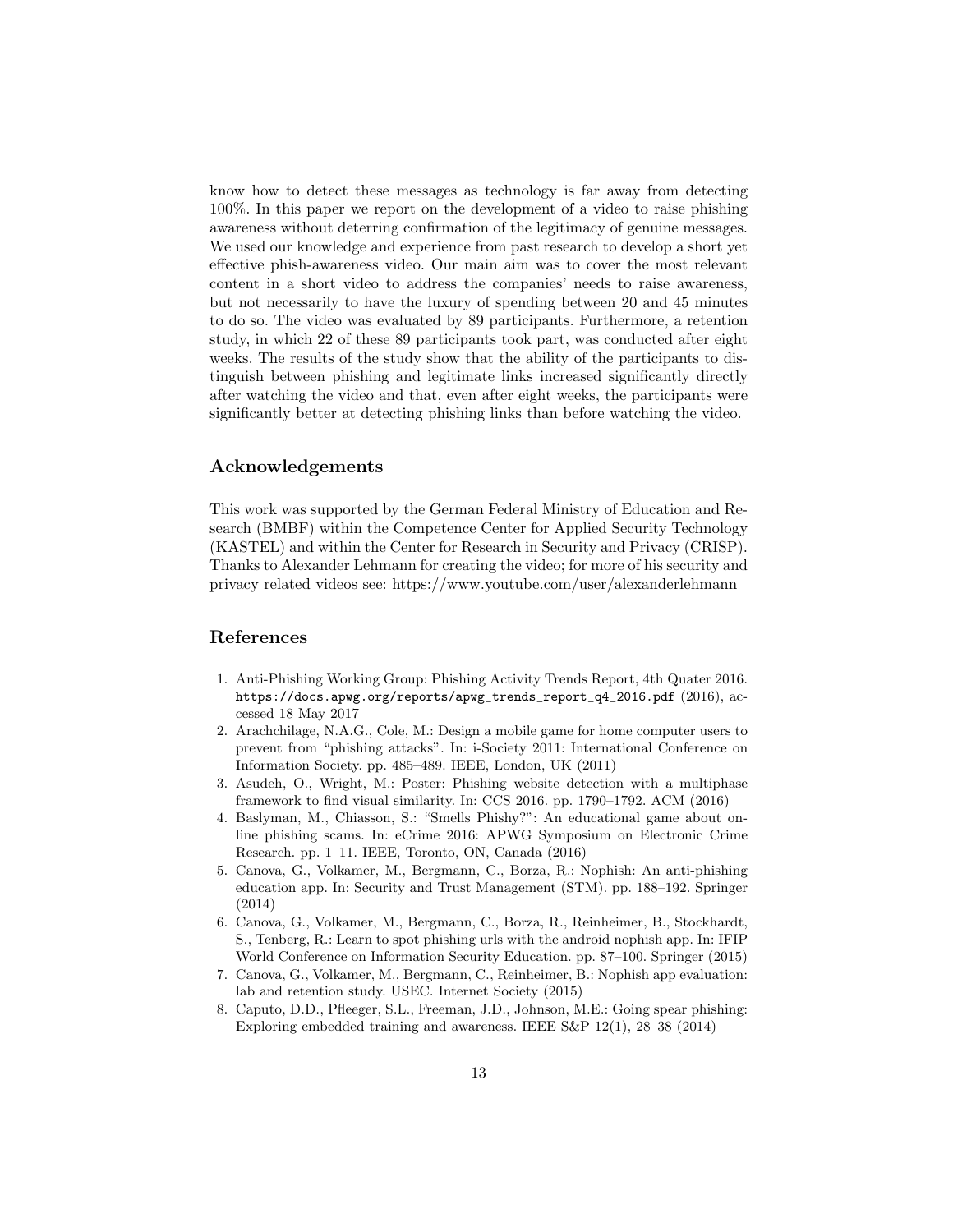- 9. Caputo, D.D., Pfleeger, S.L., Freeman, J.D., Johnson, M.E.: Going spear phishing: Exploring embedded training and awareness. IEEE Security & Privacy 12(1), 28–38 (2014), https://doi.org/10.1109/MSP.2013.106
- 10. Dodge, R., Coronges, K., Rovira, E.: Empirical benefits of training to phishing susceptibility. In: IFIP SEC 2012. pp. 457–464. Springer (2012)
- 11. Dong, X., Clark, J.A., Jacob, J.: Modelling user-phishing interaction. In: Human System Interactions. pp. 627–632. IEEE (2008)
- 12. Downs, J.S., Holbrook, M.B., Cranor, L.F.: Decision strategies and susceptibility to phishing. In: SOUPS. pp. 79–90. ACM, Pittsburgh, Pennsylvania, USA (2006)
- 13. Hale, M., Gamble, R.: Toward increasing awareness of suspicious content through game play. In: SERVICES 2014. pp. 113–120. IEEE (2014)
- 14. Hale, M.L., Gamble, R.F., Gamble, P.: Cyberphishing: a game-based platform for phishing awareness testing. In: Hawai'i International Conference on System Sciences. pp. 5260–5269. IEEE, Kauai, USA (2015)
- 15. Han, X., Kheir, N., Balzarotti, D.: Phisheye: Live monitoring of sandboxed phishing kits. In: CCS 2016. pp. 1402–1413. ACM (2016)
- 16. Helser, S.: Fit: Identity theft education: Study of text-based versus game-based learning. In: ISTAS 2015. pp. 1–4. IEEE, Dublin, Ireland (2015)
- 17. Jagatic, T.N., Johnson, N.A., Jakobsson, M., Menczer, F.: Social phishing. Communications of the ACM 50(10), 94–100 (2007)
- 18. Jakobsson, M., Tsow, A., Shah, A., Blevis, E., Lim, Y.K.: What instills trust? A qualitative study of phishing. In: Financial Crypto. pp. 356–361. Springer (2007)
- 19. Jansson, K., von Solms, R.: Phishing for phishing awareness. Behaviour & Information Technology 32(6), 584–593 (2013)
- 20. Kauer, M., Pfeiffer, T., Volkamer, M., Theuerling, H., Bruder, R.: It is not about the design — it is about the content! Making warnings more efficient by communicating risks appropriately. In: Sicherheit. vol. 195. GI (2012)
- 21. Kawakami, M., Yasuda, H., Sasaki, R.: Development of an e-learning contentmaking system for information security (elsec) and its application to antiphishing education. In: International Conference on E-Education, E-Business, E-Management and E-Learning. pp. 7–11. IEEE, Sanya, China (2010)
- 22. Kumaraguru, P., Cranshaw, J., Acquisti, A., Cranor, L., Hong, J., Blair, M.A., Pham, T.: School of Phish: a real-world evaluation of anti-phishing training. In: SOUPS. p. 3. ACM (2009)
- 23. Kumaraguru, P., Rhee, Y., Sheng, S., Hasan, S., Acquisti, A., Cranor, L.F., Hong, J.: Getting users to pay attention to anti-phishing education: evaluation of retention and transfer. In: APWG: eCrime. pp. 70–81. ACM (2007)
- 24. Kumaraguru, P., Sheng, S., Acquisti, A., Cranor, L.F., Hong, J.: Lessons from a real world evaluation of anti-phishing training. In: APWG: eCrime. pp. 1–12. IEEE (2008)
- 25. Kumaraguru, P., Sheng, S., Acquisti, A., Cranor, L.F., Hong, J.: Teaching Johnny not to fall for phish. TOIT  $10(2)$ , 7  $(2010)$
- 26. Kunz, A., Volkamer, M., Stockhardt, S., Palberg, S., Lottermann, T., Piegert, E.: Nophish: evaluation of a web application that teaches people being aware of phishing attacks. Informatik (2016)
- 27. Lastdrager, E., Gallardo, I.C., Hartel, P.H., Junger, M.: How effective is antiphishing training for children? In: SOUPS. pp. 229–239 (2017)
- 28. Neumann, S., Reinheimer, B., Volkamer, M.: Don't Be Deceived: The Message Might Be Fake. In: International Conference on Trust and Privacy in Digital Business. pp. 199–214. Springer (2017)